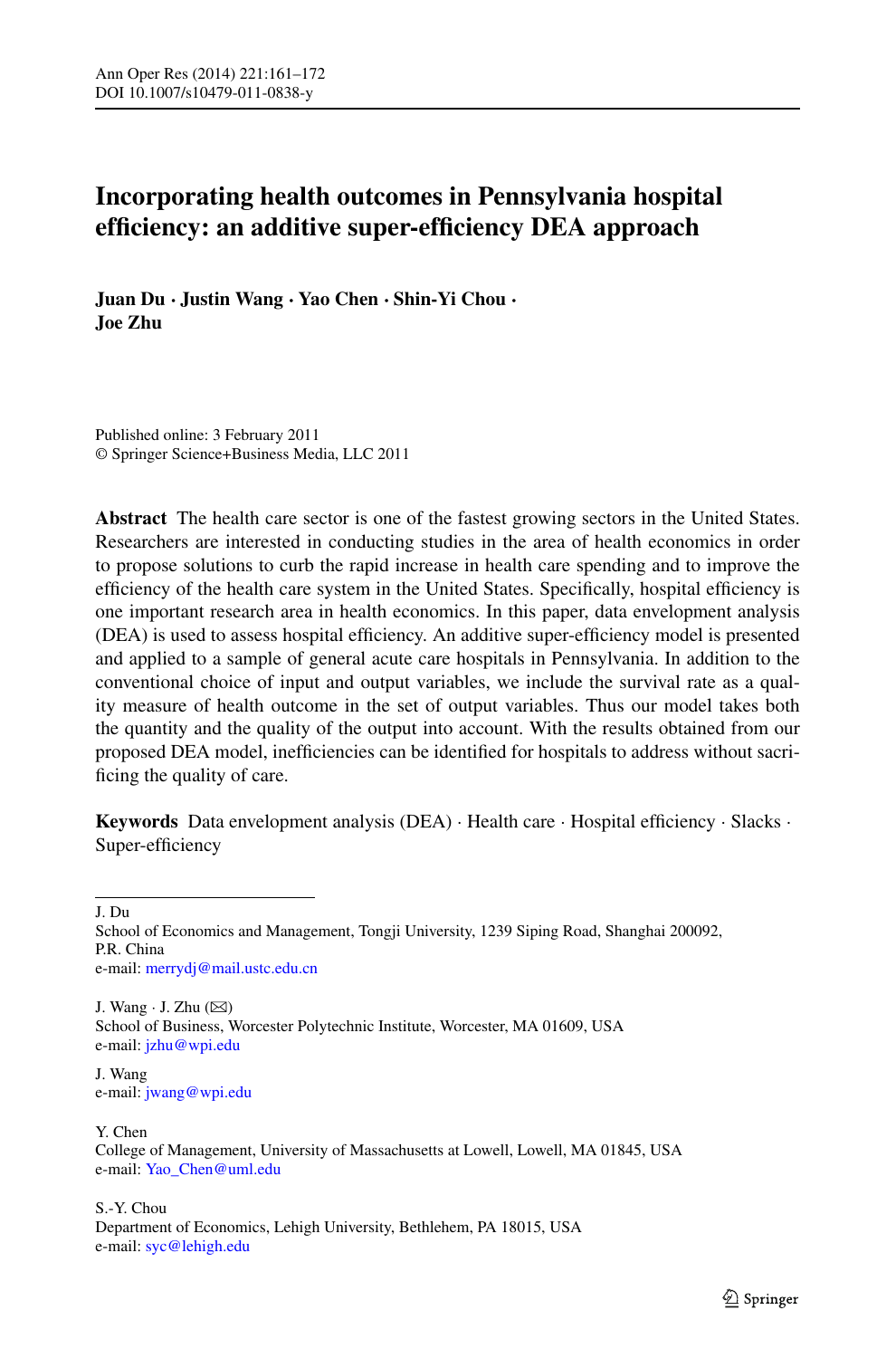## **1 Introduction**

The health care sector is one of the fastest growing sectors in the United States. According to the recent update from Centers for Medicare & Medicaid Services (CMS), in 2008 the national health expenditures grew 4.4% to \$2.3 trillion, which accounted for 16.2% of U.S. gross domestic product  $(GDP)$ .<sup>[1](#page-1-0)</sup> The increase in the health care expenditure is much faster than the growth rate of other components of GDP and the overall economy. In fact, health care spending is expected to reach \$4.4 trillion or about 20.3% of GDP by 2018 (Sisko et al. [2009\)](#page-11-0). The rapid growth in health care expenditures poses a threat to the fiscal imbalance of our nation. Many economists attribute the reasons of such a rapid increase to the development and adoption of new technology, aging of the population, and perhaps the prevalence of a third party payer system. More resources spent on health care means fewer resources available for spending on other programs, such as funding education, building infrastructure, and enhancing homeland security. Moreover, the rapid growth of health care spending cannot be sustainable for the national budget in the long run. Thus, improving efficiency of the health care system is imperative to slow down the rapid increase in health care spending.

Studying hospital efficiency is important because a variety of stakeholders are interested in ameliorating the current situation. Firstly, policy makers are the voice of the citizens and have a fiduciary duty to make sure our national health care expenditure is on a sustainable path. They need to know where the current inefficiencies are in order to formulate effective policy or provide incentives to help the hospital sector. Secondly, hospital managers need to know whether the resources are utilized efficiently, what dimensions can be improved, and what areas are already at their limit. They are also interested in improving the quality of the output while utilizing the same amount of resources. Hospital managers are often responsible for reducing the operation expenses without sacrificing the quality of care provided by the hospital. Thirdly, the doctors and employees in a hospital hold many responsibilities to preserve the safety of their patients and the quality of their work. Studying hospital efficiency will give the employees indicators as to how their hospital is performing compared to their peers and could highlight processes that need to be streamlined. Finally, patients are the customers of the hospital and want to be provided with the best quality of care. Also, clinical professionals can be regarded as the internal customers of the hospital, thus better health-care quality will benefit them as well. In our model, our output measures incorporate both the financial and health outcomes. Finding ways to improve survival rates not only creates value for the hospital and the clinical providers, but also builds up confidence of the patients.

<span id="page-1-0"></span>In this paper, data envelopment analysis (DEA) is used to analyze hospital efficiency. Developed by Charnes et al. [\(1978](#page-11-1)), DEA is an effective and widely used method for evaluating the relative efficiency of peer decision-making units (DMUs) with multiple inputs and outputs. Up to now, DEA method has been applied to various settings (Cooper et al. [2004\)](#page-11-2), one of which is the health care area discussed in this paper. First used by Sherman ([1984\)](#page-11-3) in evaluating overall hospital efficiency, DEA models have been widely applied to hospital efficiency assessments. Hollingsworth et al. [\(1999](#page-11-4)) made a comprehensive review on efficiency studies in health care and found out systematic differences among the average

 $1$ In 2008, Medicare spending grew 8.6%, Medicaid spending grew 4.7%, private spending grew 3.1%,hospital expenditures grew 4.5%, physician and clinical services expenditures grew 5%, and prescriptiondrug spending grew 3.2%. Data Accessed on February 24, 2010. Available at [http://www.cms.hhs.gov/](http://www.cms.hhs.gov/NationalHealthExpendData/downloads/highlights.pdf) [NationalHealthExpendData/downloads/highlights.pdf](http://www.cms.hhs.gov/NationalHealthExpendData/downloads/highlights.pdf).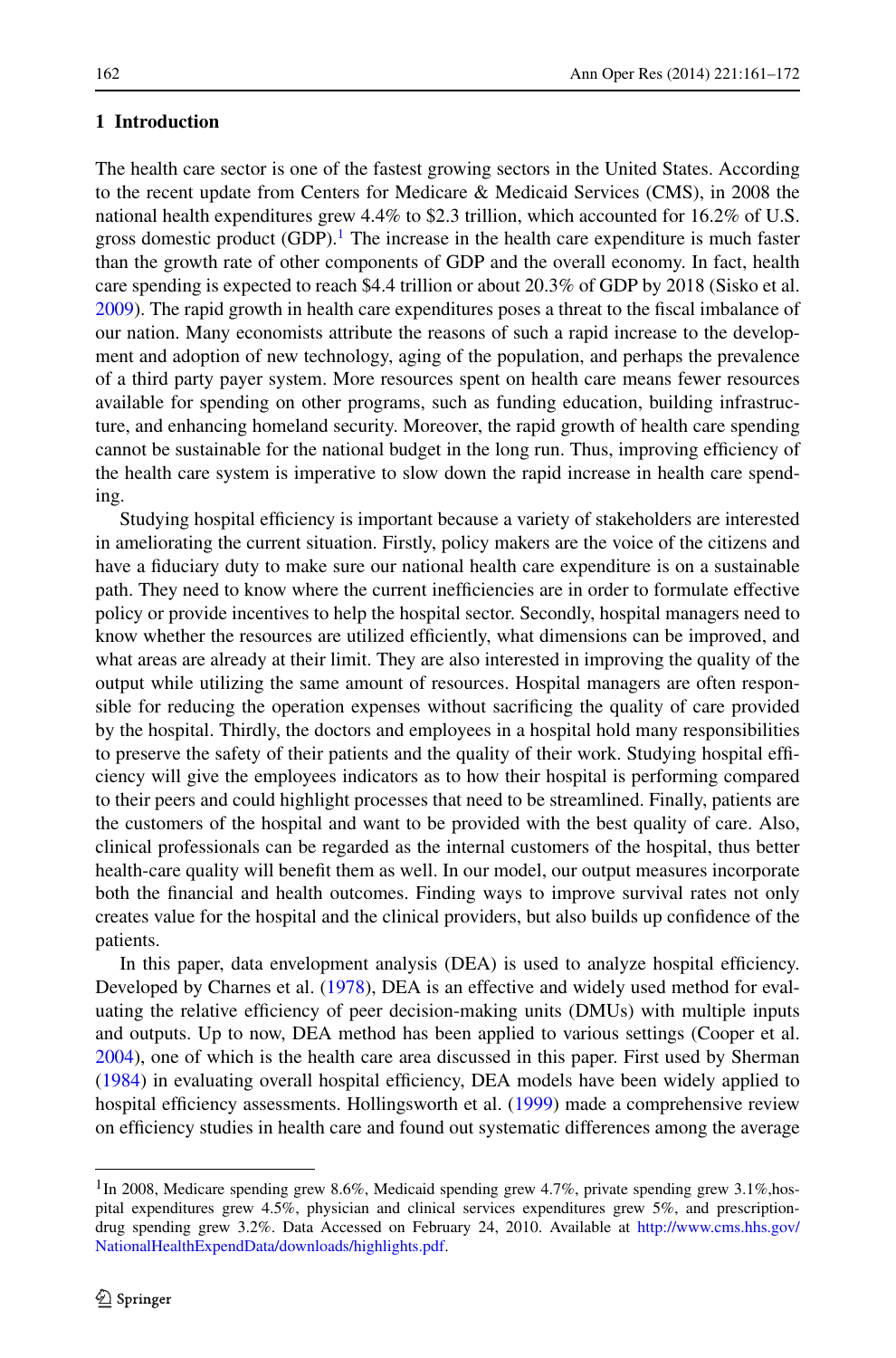efficiency and range of DEA scores by ownership type and U.S. hospital systems. Earlier DEA studies mainly study efficiency by different hospital characteristics, such as teaching and non-teaching hospitals studied by O'Neill [\(1998](#page-11-5)) and Grosskopf et al. [\(2001](#page-11-6), [2004](#page-11-7)), U.S. federal hospitals studied by Harrison et al. [\(2004](#page-11-8)), and religious not-for-profit hospitals studied by Harrison and Sexton ([2006\)](#page-11-9). In addition, much research has been conducted to explore the resulting hospital efficiency changes caused by policy impact, technology and environmental issues. For example, Harris et al. [\(2000](#page-11-10)), Ferrier and Valdmanis [\(2004](#page-11-11)) used DEA to assess performance after hospital mergers. Lee and Wan [\(2004](#page-11-12)) studied the relationship between information system integration and urban hospital efficiency under the framework of DEA.

Furthermore, we employ a slacks-based additive super-efficiency model, which is the VRS (variable returns to scale) version of the super-efficiency model developed by Du et al. ([2010\)](#page-11-13). We then apply it to a sample of general acute care hospitals in Pennsylvania to study hospital efficiency. Each hospital in our sample is viewed as a DMU, which utilizes inputs (both physical and financial) to produce outputs (health services and health outcomes). In addition to the conventional choice of input and output variables, health outcomes, a quality measure, are also included as an output variable. Our model not only takes into account the quantity of output produced but also the quality of output. With the results from the proposed DEA model, areas can be identified where hospitals can improve without sacrificing the quality of care.

<span id="page-2-0"></span>The rest of this paper is organized as follows. Section [2](#page-2-0) presents the additive DEA model and its related super efficiency model. Unlike the existing super-efficiency models based upon the standard DEA, the proposed additive or slacks-based super-efficiency model is always feasible and provides an optimal solution. Section [3](#page-4-0) applies the super-efficiency model to a sample of general acute care hospitals in Pennsylvania. Managerial implications are discussed. Section [4](#page-10-0) concludes.

#### **2 Additive super-efficiency model**

<span id="page-2-1"></span>In this section, we present our additive super-efficiency model. This super-efficiency model is based upon the following additive DEA model (Charnes et al. [1982](#page-11-14)):

$$
\rho_0^* = \max \rho_0 = \sum_{i=1}^m s_{i0}^- + \sum_{r=1}^s s_{r0}^+
$$
  
s.t. 
$$
\sum_{j=1}^n \lambda_j x_{ij} + s_{i0}^- = x_{i0}, \quad i = 1, 2, ..., m
$$

$$
\sum_{j=1}^n \lambda_j y_{rj} - s_{r0}^+ = y_{r0}, \quad r = 1, 2, ..., s
$$

$$
\sum_{j=1}^n \lambda_j = 1
$$

$$
\lambda_j, s_{i0}^-, s_{r0}^+ \ge 0, \quad j = 1, 2, ..., n, i = 1, 2, ..., m, r = 1, 2, ..., s
$$

$$
(1)
$$

where  $s_{i0}^-$  and  $s_{r0}^+$  represent input and output slacks for  $DMU_0$  under evaluation. In model [\(1](#page-2-1)), it is assumed that there are a set of *n* DMUs producing the same set of outputs by consuming the same set of inputs. Unit *j* is denoted by  $DMU_j$   $(j = 1, ..., n)$ , and the *i*th input and *r*th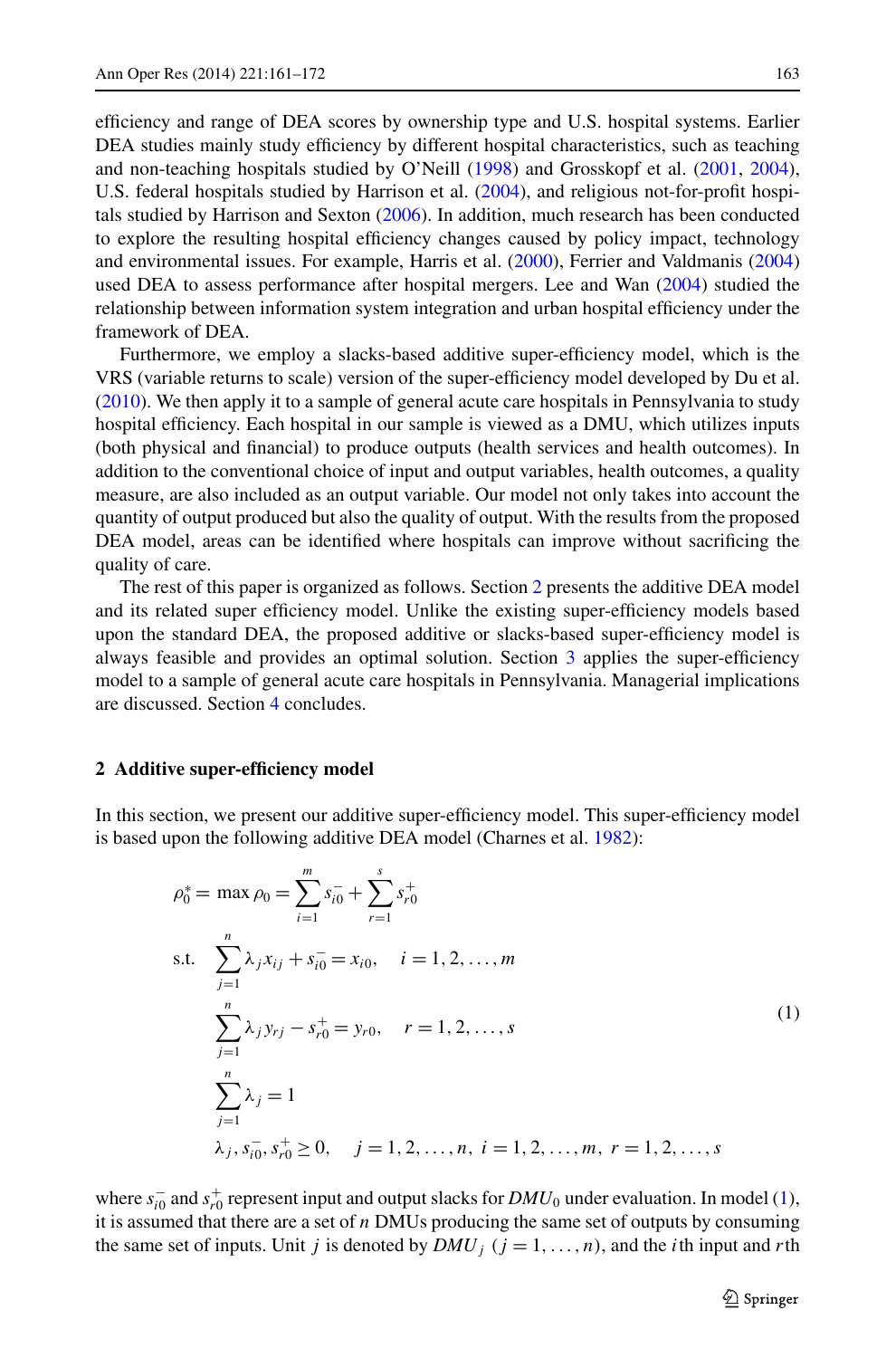output of *DMU<sub>i</sub>*  $(j = 1, ..., n)$  are denoted by  $x_{ij}$   $(i = 1, ..., m)$  and  $y_{ri}$   $(r = 1, ..., s)$ , respectively.

The additive model ([1](#page-2-1)) is used, because unlike the standard radial DEA model, model ([1](#page-2-1)) enables us to examine inefficiency in each input and each output in order to have a clearer view on which variable(s) causes a specific DMU to be inefficient compared to others. In its related super-efficiency model, we are able to detect super-efficiency in each input and each output. Specifically, the greatest allowable increase in each input and the greatest allowable decrease in each output for  $DMU_0$  can be obtained so that an efficient DMU remains efficient under the production possibility set spanned by all the other DMUs. Based upon model [\(1](#page-2-1)), we can develop an efficiency index whose value lies between zero and one.

Let  $\{\rho_0^*, \lambda_j^*, j = 1, 2, \ldots, n; s_{i0}^{-*}, i = 1, 2, \ldots, m; s_{r0}^{+*}, r = 1, 2, \ldots, s\}$  be an optimal solution to model  $(1)$  $(1)$  $(1)$ . Then we can define

$$
\sigma_0^* = \frac{1 - \frac{1}{m} \sum_{i=1}^m s_{i0}^{-*} / x_{i0}}{1 + \frac{1}{s} \sum_{r=1}^s s_{r0}^{+*} / y_{r0}}
$$

as the additive efficiency score for  $DMU_0$ . It can be verified that  $\sigma_0^*$  falls between zero and one, and is unit-invariant and monotone decreasing in input/output slacks. *DMU*<sup>0</sup> is called additive efficient if and only if  $\sigma_0^* = 1$ , which indicates that all optimal slacks are zero.

For the current application, we use the VRS (variable returns to scale) additive DEA model [\(1\)](#page-2-1), rather than the CRS (constant returns to scale) one. This is because the CRS additive model can yield survival rate (the variable capturing the quality of output in our DEA model) exceeding 100% based upon efficient target on the DEA frontier. We will demonstrate this in our application section.

Suppose  $DMU_0$  is additive efficient. To obtain the super-efficiency of  $DMU_0$  under model ([1\)](#page-2-1), we cannot simply modify additive model (1) by removing  $DMU_0$  from the reference set. If we do that, the resulting model may not have a feasible solution.

<span id="page-3-0"></span>For an additive efficient *DMU*<sub>0</sub>, we have the following additive super-efficiency model which is always feasible (Du et al. [2010](#page-11-13)).

$$
\beta_0^* = \min \beta_0 = \frac{1}{m+s} \left( \sum_{i=1}^m \frac{t_{i0}^{\top}}{x_{i0}} + \sum_{r=1}^s \frac{t_{r0}^+}{y_{r0}} \right)
$$
  
s.t.  $x_{i0} + t_{i0}^- \ge \sum_{\substack{j=1 \ j \neq 0}}^n \lambda_j x_{ij}, \quad i = 1, 2, ..., m$   
 $y_{r0} - t_{r0}^+ \le \sum_{\substack{j=1 \ j \neq 0}}^n \lambda_j y_{rj}, \quad r = 1, 2, ..., s$   
 $\sum_{\substack{j=1 \ j \neq 0}}^n \lambda_j = 1$   
 $\lambda_j, t_{i0}^-, t_{r0}^+ \ge 0, \quad j = 1, 2, ..., n, j \neq o, i = 1, 2, ..., m, r = 1, 2, ..., s$  (2)

It can be seen that after  $DMU_0$  is removed from the reference set of model  $(1)$  $(1)$ , we need to modify the constraints and objective of model ([1\)](#page-2-1) to derive the super-efficiency model. The constraints should be modified because we need to increase the inputs and decrease the outputs for  $DMU_0$  to reach the frontier constructed by the remaining DMUs. We change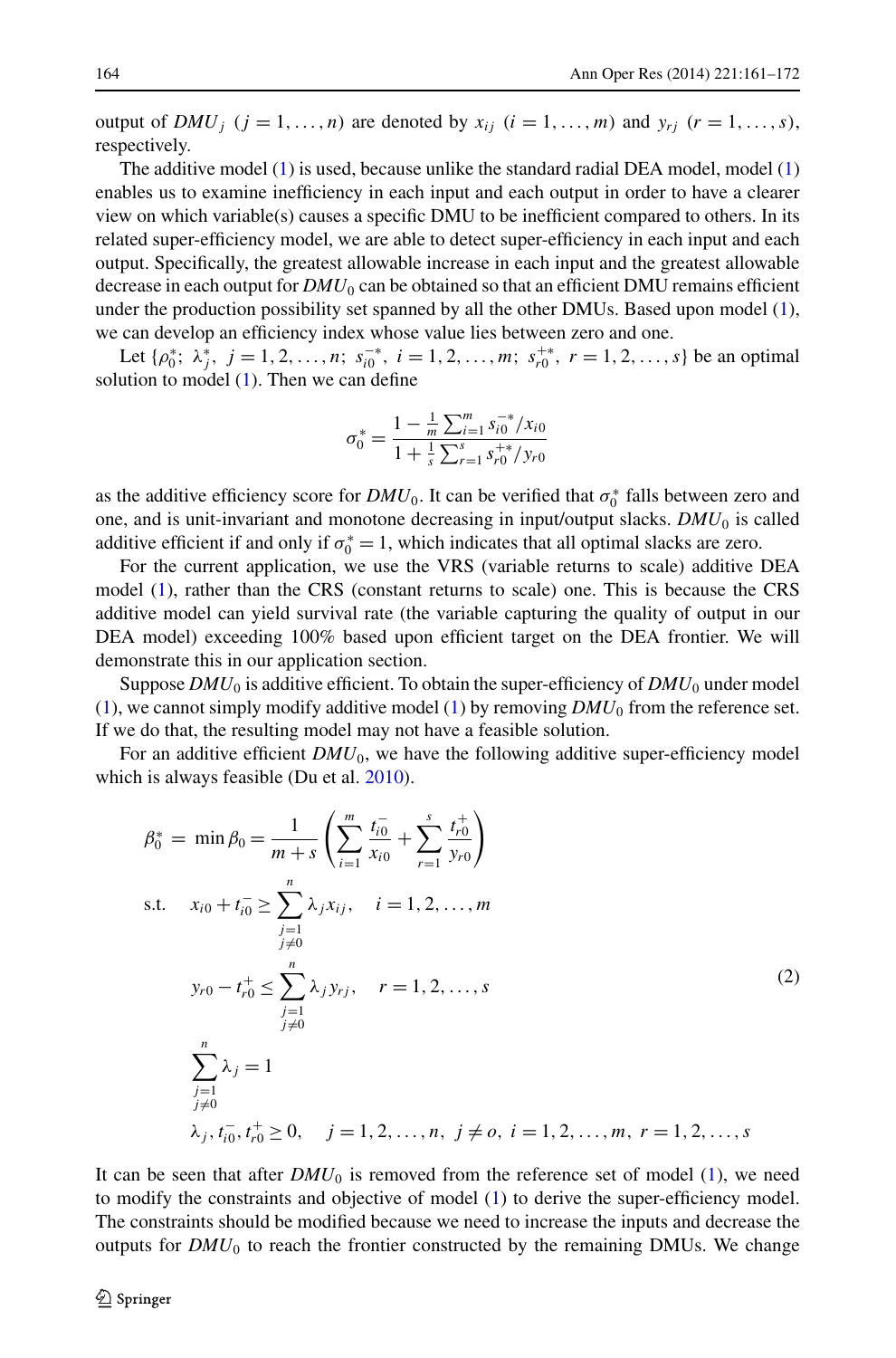the objective from maximization to minimization so that the resulting model is bounded. We divide each slack by its corresponding input/output in the objective to make the resulting model unit invariant. In Du et al.  $(2010)$  $(2010)$ , there are actually two types of additive super-efficiency models: one is unit-invariant, and the other is not. Here we choose the unitinvariant model because it is more suitable for the following hospital efficiency application. Hospitals from the same sample may have quite different input and output scales. In that case, unit-invariant super-efficiency model is a better choice to offset the influence on results caused by different scales.

Let  $\{\beta_0^*, \lambda_j^*, j = 1, 2, \ldots, n, j \neq o; t_{i0}^{-*}, i = 1, 2, \ldots, m; t_{i0}^{+*}, r = 1, 2, \ldots, s\}$  be an optimal solution to model [\(2](#page-3-0)). Then we can define

$$
\delta_0^* = \frac{\frac{1}{m}\sum_{i=1}^m (x_{i0} + t_{i0}^{-*})/x_{i0}}{\frac{1}{s}\sum_{r=1}^s (y_{r0} - t_{r0}^{-*})/y_{r0}} \ge 1
$$

<span id="page-4-0"></span>as the additive super-efficiency score for *DMU*0. As shown in Du et al. [\(2010](#page-11-13)), this additive super-efficiency model [\(2\)](#page-3-0) is always feasible. Therefore, unlike the standard radial super-efficiency DEA model, model [\(2](#page-3-0)) enables us to study super-efficiency performance under VRS.

## **3 Application to Pennsylvania hospitals**

We next apply our additive super-efficiency model to a sample consisting of 119 general acute care hospitals located in Pennsylvania. Data for the study were obtained from the American Hospital Association's (AHA) Annual Surveys for 2006 and two hospital reports issued by Pennsylvania Health Care Cost Containment Council (PHC4) for fiscal year 2006. The two reports are Hospital Financial Analysis, which reports the financial health of Pennsylvania's hospitals, and Hospital Performance Report, which discloses the risk-adjusted mortality rates for 31 common medical procedures and treatments identified by ICD-9-CM (International Classification of Diseases, Ninth Revision, Clinical Modification) codes for hospitals in Pennsylvania. We combine these data sources to select our four input variables and three output variables. Three of the input variables, including the number of total hospital beds, the number of full-time physicians and dentists, and the number of full-time registered or licensed nurses, are taken from the 2006 AHA Annual Survey of Hospitals. The remaining input variable, total operating expenses (TOE), and one of the output variables, total operating revenue (TOR), are taken from the PHC4's 2006 Hospital Financial Analysis[.2](#page-4-1) The other two output variables, namely, number of total cases and the weighted average of the in-hospital survival rates of 16 common conditions, are computed based upon PHC4's 2006 Hospital Performance Report.<sup>3</sup> The basic features on the data set are summarized in Table [1,](#page-5-0) which displays the average level, variance, standard variance, maximum/minimum level, and range for each input/output variable. Note that the ranges for almost all input and output variables (except for the output survival rate) are quite large. For example, for the second input variable (the number of full-time physicians and dentists), among the 119 sampling hospitals, the maximum number of full-time doctors in one hospital is 2171, while the range on this input among all 119 hospitals is 2170. This observation indicates that our sample hospitals indeed have huge differences in operating scales. This also justifies our use of the unit-invariant super-efficiency model.

<span id="page-4-2"></span><span id="page-4-1"></span><sup>2</sup>Data Accessed on October 5, 2009. Available at [http://www.phc4.org/reports/fin/06/default.htm.](http://www.phc4.org/reports/fin/06/default.htm)

<sup>&</sup>lt;sup>3</sup>Data Accessed on October 5, 2009. Available at <http://www.phc4.org/reports/hpr/06/default.htm>.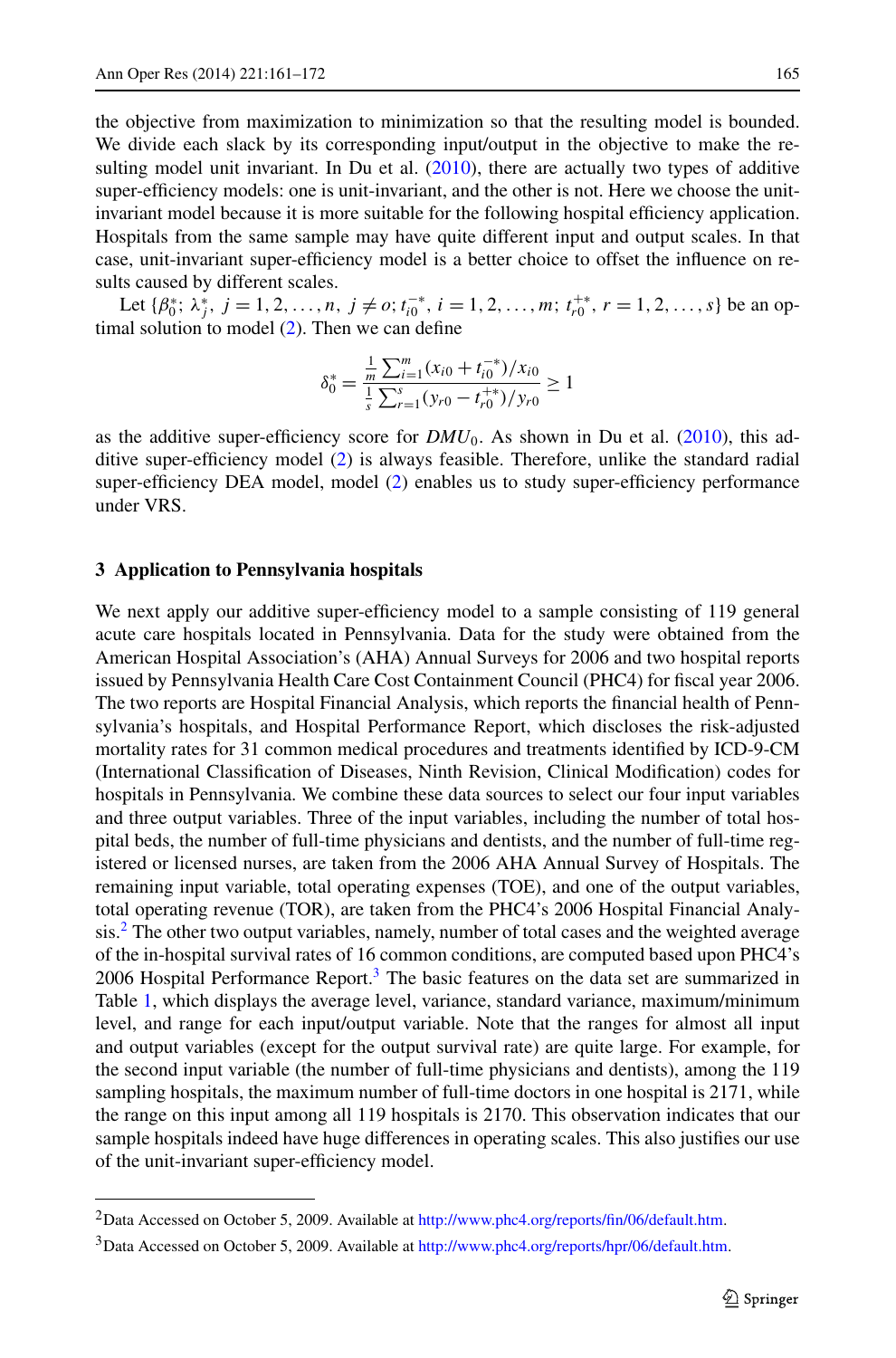| Summary features         | Inputs      |          |               | Outputs                    |                            |          |                          |
|--------------------------|-------------|----------|---------------|----------------------------|----------------------------|----------|--------------------------|
|                          | <b>Beds</b> | Doctors  | <b>Nurses</b> | <b>TOE</b><br>(\$millions) | <b>TOR</b><br>(\$millions) | Cases    | Survival<br>rate $(\% )$ |
| Mean                     | 245.252     | 93.874   | 416.891       | 185.807                    | 194.412                    | 2742.37  | 97.082                   |
| Variance                 | 42073.43    | 65109.52 | 202013.9      | 55027.598                  | 65370.990                  | 3392530  | 0.780                    |
| <b>Standard Variance</b> | 205.118     | 255.166  | 449.460       | 234.580                    | 255.678                    | 1841.882 | 0.883                    |
| Maximum                  | 1492        | 2171     | 3245          | 1611                       | 1788                       | 10293    | 98.686                   |
| Minimum                  | 25          |          | 20            | 16                         | 16                         | 447      | 93.819                   |
| Range                    | 1467        | 2170     | 3225          | 1595                       | 1772                       | 9846     | 4.867                    |

<span id="page-5-0"></span>**Table 1** Data summary for hospitals

To justify our use of a VRS rather than a CRS model, we here illustrate by evaluating DMU1 via the CRS version of model [\(1\)](#page-2-1) (with the constraint  $\sum_{j=1}^{n} \lambda_j = 1$  dropped), and we obtain a set of optimal slacks as follows:

$$
s_{11}^{-*} = 0, \t s_{21}^{-*} = 230.273, \t s_{31}^{-*} = 0, \t s_{41}^{-*} = 0,
$$
  

$$
s_{11}^{+*} = 37.850, \t s_{21}^{+*} = 6602.986, \t s_{31}^{+*} = 1166.097.
$$

The above results indicate that in order for DMU1 to reach 100% efficiency compared with all 119 DMUs in the observation set, its survival rate has to be increased by 1166.097%, which definitely cannot be achieved in real settings. By using the VRS assumption, the convexity constraint of  $\sum_{j=1}^{n} \lambda_j = 1$  ensures that the optimal survival rate cannot exceed 100%. This is because that  $\sum_{j=1}^{n} \lambda_j = 1$  ensures  $\sum_{j=1}^{n} \lambda_j y_{rj} \le \max_j \{y_{rj}\}\$ , which further leads to  $s_{r0}^+ = \sum_{j=1}^n \lambda_j y_{rj} - y_{r0} \le \max_j \{y_{rj}\} - y_{r0} \le 100\%$ . Therefore, VRS assumption has to be imposed in our DEA models with output (or input) index measured by percentage (survival rate).

Our additive DEA model [\(1\)](#page-2-1) shows that among the 119 hospitals, 31 are additive efficient. The second column in Table [2](#page-6-0) shows the additive efficiency scores for all hospitals along with slack values. According to the additive efficiency scores defined by  $\sigma_0^*$ , those (additive) inefficient DMUs are ranked in the third column of Table [2.](#page-6-0) The higher the score is, the more efficient the DMU is. The non-zero slack values imply wastes for the corresponding inputs and insufficiencies for the corresponding outputs.

The input slacks represent resource excesses. For example, DMU1 could reduce its number of beds, physicians &dentists, and nurses by 32.495, 119.881, 323.861, respectively, and also reduce its TOE by 31.529 million dollars. The output slacks represent output shortfalls. In addition to the possible input reductions, in order for DMU1 to reach 100% efficiency, it should also increase its total medical cases by 1479.568 along with a very small increase of survival rate.

The current study focuses on the performance of additive efficient hospitals using the newly developed additive super-efficiency model ([2](#page-3-0)). Model ([2\)](#page-3-0) enables us to analyze the performance of the efficient hospitals, whereas the standard DEA model and its related super-efficiency model cannot. This is because under the condition of VRS, the standard super-efficiency model can be infeasible. As a result, no information can be obtained for efficient DMUs that are infeasible.

Table [3](#page-9-0) lists the 31 additive efficient hospitals (identified from Table [2](#page-6-0)) in our sample. It reports the additive super-efficiency scores  $\delta_0^*$ , and the corresponding optimal slacks obtained through model ([2](#page-3-0)), along with the resulting rankings for all additive efficient hospitals.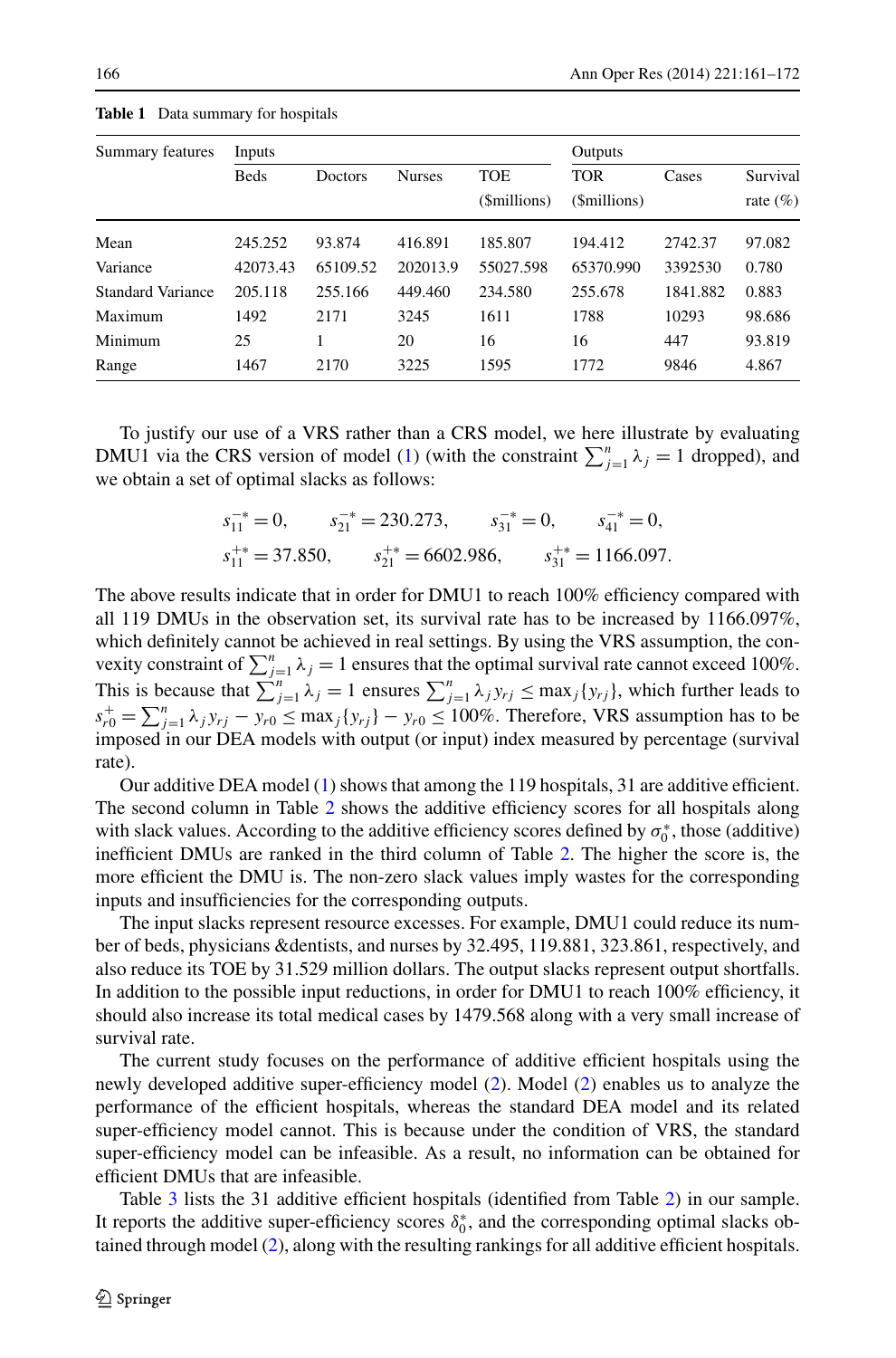<span id="page-6-0"></span>

| Ann Oper Res (2014) 221:161–172 |  |
|---------------------------------|--|
|                                 |  |

| Hospital       | Additive                 | Rankb                    | Slacks             |                       |                             |                          |                          |                     |                                    |  |
|----------------|--------------------------|--------------------------|--------------------|-----------------------|-----------------------------|--------------------------|--------------------------|---------------------|------------------------------------|--|
|                | efficiency<br>$\sigma^*$ | by $\sigma^*$            | Beds<br>$s_1^{-*}$ | Doctors<br>$s_2^{-*}$ | <b>Nurses</b><br>$s_3^{-*}$ | <b>TOE</b><br>$s_4^{-*}$ | <b>TOR</b><br>$s_1^{+*}$ | Cases<br>$s_2^{+*}$ | Survival<br>rate (%)<br>$s_3^{+*}$ |  |
| $\mathbf{1}$   | 0.7477                   | 67                       | 32.495             | 119.881               | 323.861                     | 31.529                   | $\boldsymbol{0}$         | 1479.568            | 0.058                              |  |
| $\mathbf{2}$   | 0.5975                   | 103                      | $\boldsymbol{0}$   | 11.975                | 19.557                      | $\boldsymbol{0}$         | 1.308                    | 1596.799            | 1.764                              |  |
| 3              | 0.6938                   | 84                       | 168.146            | 85.293                | 9.975                       | 28.576                   | $\boldsymbol{0}$         | 3442.211            | 0.902                              |  |
| $\overline{4}$ | $\mathbf{1}$             | $\overline{\phantom{0}}$ | $\boldsymbol{0}$   | $\boldsymbol{0}$      | $\boldsymbol{0}$            | $\boldsymbol{0}$         | $\boldsymbol{0}$         | $\mathbf{0}$        | $\overline{0}$                     |  |
| 5              | 0.6377                   | 97                       | $\boldsymbol{0}$   | 75.875                | 397.170                     | 28.119                   | $\boldsymbol{0}$         | 3955.799            | 0.888                              |  |
| 6              | $\mathbf{1}$             | $\overline{\phantom{0}}$ | $\boldsymbol{0}$   | $\boldsymbol{0}$      | $\boldsymbol{0}$            | $\mathbf{0}$             | $\boldsymbol{0}$         | $\boldsymbol{0}$    | $\boldsymbol{0}$                   |  |
| $\tau$         | 0.6423                   | 95                       | 39.891             | $\boldsymbol{0}$      | 355.819                     | $\boldsymbol{0}$         | 16.802                   | 3011.375            | 2.299                              |  |
| 8              | $\mathbf{1}$             | $\overline{\phantom{0}}$ | $\boldsymbol{0}$   | $\boldsymbol{0}$      | $\boldsymbol{0}$            | $\mathbf{0}$             | $\boldsymbol{0}$         | $\overline{0}$      | $\boldsymbol{0}$                   |  |
| 9              | 0.5078                   | 113                      | 22.773             | 9.723                 | $\boldsymbol{0}$            | $\boldsymbol{0}$         | 5.052                    | 1857.346            | 1.526                              |  |
| 10             | 0.76219                  | 62                       | $\boldsymbol{0}$   | 0.251                 | 81.932                      | $\boldsymbol{0}$         | $\boldsymbol{0}$         | 1303.916            | 0.119                              |  |
| 11             | 0.9359                   | 33                       | 0.464              | $\boldsymbol{0}$      | $\mathbf{0}$                | $\mathbf{0}$             | 1.971                    | 206.237             | 0.733                              |  |
| 12             | $\mathbf{1}$             | $\overline{\phantom{0}}$ | $\boldsymbol{0}$   | $\boldsymbol{0}$      | $\boldsymbol{0}$            | $\mathbf{0}$             | $\boldsymbol{0}$         | $\boldsymbol{0}$    | $\boldsymbol{0}$                   |  |
| 13             | 0.8186                   | 45                       | $\overline{0}$     | 2.214                 | $\boldsymbol{0}$            | $\mathbf{0}$             | 6.036                    | 580.067             | 0.528                              |  |
| 14             | 0.5268                   | 110                      | 17.189             | 10.643                | $\boldsymbol{0}$            | $\mathbf{0}$             | 5.665                    | 1266.424            | 0.413                              |  |
| 15             | 0.7738                   | 56                       | $\boldsymbol{0}$   | 2.564                 | 143.888                     | $\mathbf{0}$             | 3.111                    | 1328.986            | 0.355                              |  |
| 16             | 0.7310                   | 74                       | $\boldsymbol{0}$   | 12.850                | 0.503                       | $\mathbf{0}$             | 1.694                    | 1137.752            | 1.860                              |  |
| 17             | 0.7403                   | 69                       | $\boldsymbol{0}$   | 1.670                 | 6.097                       | $\mathbf{0}$             | 4.981                    | 610.398             | 3.247                              |  |
| 18             | 0.6642                   | 91                       | $\boldsymbol{0}$   | 6.358                 | 29.807                      | $\boldsymbol{0}$         | 3.715                    | 729.538             | 0.597                              |  |
| 19             | 0.6879                   | 86                       | 26.339             | 25.977                | 42.529                      | $\boldsymbol{0}$         | 8.624                    | 1636.536            | $\boldsymbol{0}$                   |  |
| 20             | 0.6091                   | 101                      | 280.995            | $\boldsymbol{0}$      | 240.626                     | 24.172                   | $\boldsymbol{0}$         | 3893.548            | 0.437                              |  |
| 21             | 0.7588                   | 64                       | $\boldsymbol{0}$   | 2.599                 | 55.438                      | $\mathbf{0}$             | 3.948                    | 1781.525            | 1.685                              |  |
| 22             | 0.6179                   | 100                      | 137.044            | $\boldsymbol{0}$      | 291.808                     | $\boldsymbol{0}$         | 4.414                    | 1709.659            | 0.962                              |  |
| 23             | 0.4850                   | 114                      | $\boldsymbol{0}$   | 17.851                | 104.174                     | $\mathbf{0}$             | $\boldsymbol{0}$         | 2805.425            | 1.347                              |  |
| 24             | $\mathbf{1}$             | $\overline{\phantom{0}}$ | $\boldsymbol{0}$   | $\boldsymbol{0}$      | $\boldsymbol{0}$            | $\mathbf{0}$             | $\boldsymbol{0}$         | $\boldsymbol{0}$    | $\boldsymbol{0}$                   |  |
| 25             | 0.6217                   | 99                       | 9.607              | 3.692                 | $\boldsymbol{0}$            | $\mathbf{0}$             | 2.263                    | 942.768             | 0.104                              |  |
| 26             | 0.6543                   | 94                       | $\boldsymbol{0}$   | 35.576                | 58.607                      | $\boldsymbol{0}$         | $\boldsymbol{0}$         | 1270.732            | $\boldsymbol{0}$                   |  |
| 27             | 0.5670                   | 107                      | $\boldsymbol{0}$   | 16.717                | 89.724                      | $\mathbf{0}$             | 4.538                    | 1228.445            | 2.041                              |  |
| 28             | $\mathbf{1}$             | $\overline{\phantom{0}}$ | $\boldsymbol{0}$   | $\boldsymbol{0}$      | $\boldsymbol{0}$            | $\boldsymbol{0}$         | $\boldsymbol{0}$         | $\boldsymbol{0}$    | $\boldsymbol{0}$                   |  |
| 29             | 0.5232                   | 111                      | $\boldsymbol{0}$   | 126.112               | 148.114                     | $\mathbf{0}$             | 4.368                    | 1522.305            | 0.296                              |  |
| 30             | 0.4817                   | 116                      | $\boldsymbol{0}$   | 549.709               | 418.409                     | $\mathbf{0}$             | $\boldsymbol{0}$         | 3732.651            | 2.323                              |  |
| 31             | 0.6412                   | 96                       | $\boldsymbol{0}$   | 6.295                 | 21.551                      | $\boldsymbol{0}$         | $\boldsymbol{0}$         | 1004.502            | $\boldsymbol{0}$                   |  |
| 32             | 0.8116                   | 46                       | $\boldsymbol{0}$   | 0.756                 | 74.606                      | $\boldsymbol{0}$         | 6.163                    | 608.710             | 2.997                              |  |
| 33             | 0.7944                   | 52                       | $\boldsymbol{0}$   | 0.478                 | 35.225                      | $\boldsymbol{0}$         | 10.603                   | 1115.629            | 1.825                              |  |
| 34             | 0.7286                   | 75                       | $\boldsymbol{0}$   | 1.774                 | 37.114                      | $\mathbf{0}$             | $\boldsymbol{0}$         | 1888.185            | 0.108                              |  |
| 35             | 0.8023                   | 48                       | 18.314             | $\boldsymbol{0}$      | 10.929                      | $\boldsymbol{0}$         | 0.029                    | 378.643             | 1.916                              |  |
| 36             | 0.4540                   | 118                      | $\boldsymbol{0}$   | 588.562               | 52.188                      | 36.062                   | 29.562                   | 5963.313            | 0.442                              |  |
| 37             | 0.6969                   | 82                       | 44.557             | $\boldsymbol{0}$      | 226.733                     | $\boldsymbol{0}$         | $\boldsymbol{0}$         | 2775.570            | 1.170                              |  |
| 38             | 0.7357                   | 71                       | $\boldsymbol{0}$   | $\boldsymbol{0}$      | 117.906                     | $\boldsymbol{0}$         | 2.076                    | 1006.514            | 2.033                              |  |
| 39             | 0.6691                   | 90                       | $\boldsymbol{0}$   | 27.764                | 100.176                     | $\boldsymbol{0}$         | 0.749                    | 302.918             | 2.334                              |  |
| 40             | 0.5784                   | 106                      | $\boldsymbol{0}$   | $\boldsymbol{0}$      | 31.415                      | $\boldsymbol{0}$         | 1.650                    | 1446.733            | 1.154                              |  |
| 41             | $\mathbf{1}$             |                          | $\overline{0}$     | $\mathbf{0}$          | $\boldsymbol{0}$            | $\overline{0}$           | $\boldsymbol{0}$         | $\boldsymbol{0}$    | $\mathbf{0}$                       |  |

Table 2 Results for additive DEA model ([1\)](#page-2-1)<sup>[a](#page-6-1)</sup>

<span id="page-6-2"></span><span id="page-6-1"></span>aAll the results listed under TOE and TOR are measured in million dollars

bThe ranking is only provided for additive inefficient hospitals. Rankings for efficient ones are provided in Table [3](#page-9-0)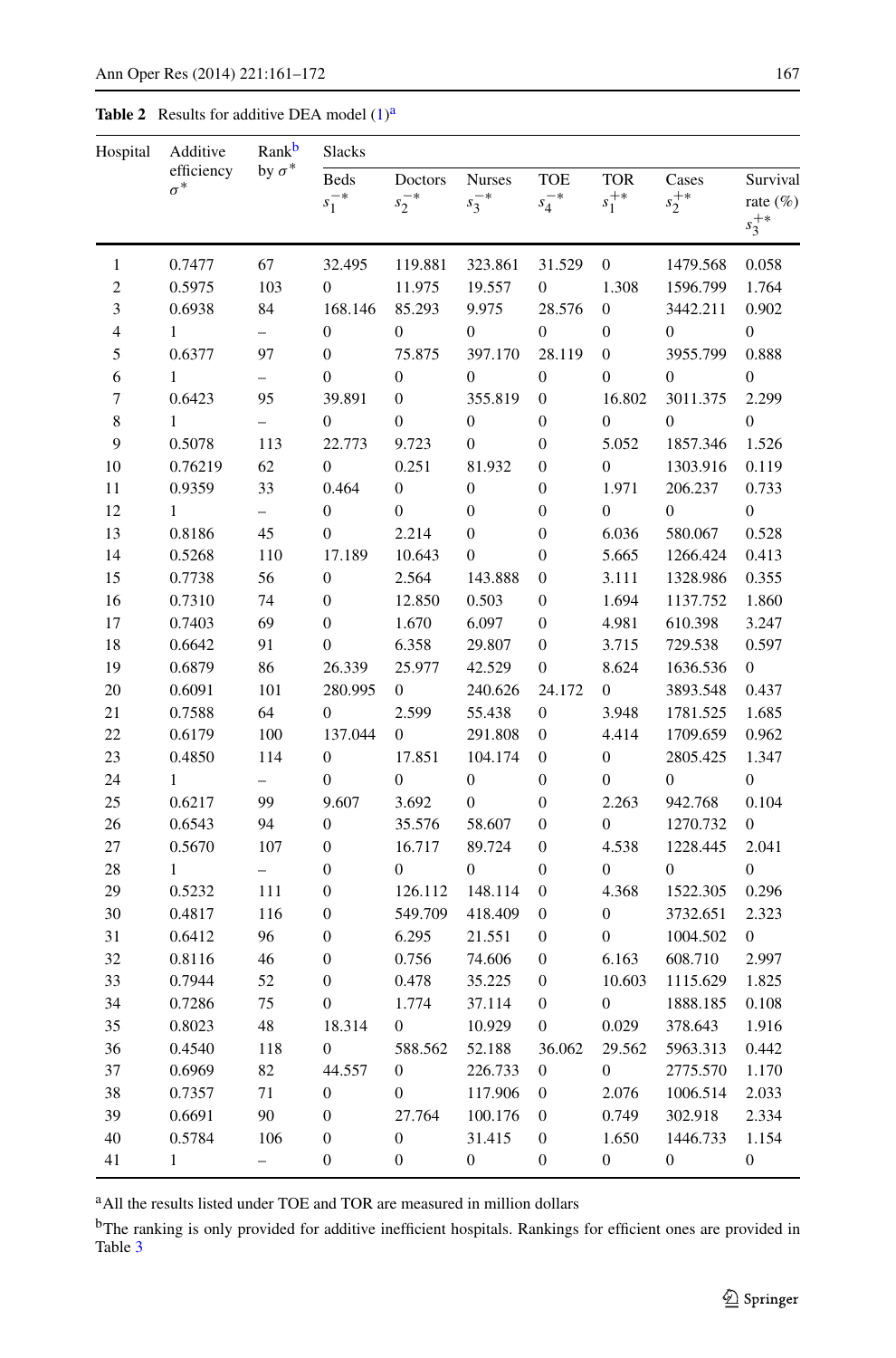| Hospital | Additive                 | Rankb<br>by $\sigma^*$   | Slacks           |                  |                  |                  |                  |                  |                  |  |
|----------|--------------------------|--------------------------|------------------|------------------|------------------|------------------|------------------|------------------|------------------|--|
|          | efficiency<br>$\sigma^*$ |                          | <b>Beds</b>      | Doctors          | <b>Nurses</b>    | TOE              | <b>TOR</b>       | Cases            | Survival         |  |
|          |                          |                          | $s_1^{-*}$       | $s_2^{-*}$       | $s_3^{-*}$       | $s_4^{-*}$       | $s_1^{+*}$       | $s_2^{+*}$       | rate $(\% )$     |  |
|          |                          |                          |                  |                  |                  |                  |                  |                  | $s_3^{+*}$       |  |
| 42       | 0.7729                   | 57                       | 21.799           | $\boldsymbol{0}$ | 146.004          | $\boldsymbol{0}$ | 15.699           | 1781.722         | 1.935            |  |
| 43       | $\mathbf{1}$             | $\overline{\phantom{0}}$ | $\boldsymbol{0}$ | $\boldsymbol{0}$ | $\boldsymbol{0}$ | $\boldsymbol{0}$ | $\boldsymbol{0}$ | $\mathbf{0}$     | $\boldsymbol{0}$ |  |
| 44       | 0.7472                   | 68                       | $\boldsymbol{0}$ | 6.394            | 26.675           | $\boldsymbol{0}$ | $\boldsymbol{0}$ | 932.501          | 0.987            |  |
| 45       | 0.8102                   | 47                       | $\boldsymbol{0}$ | $\boldsymbol{0}$ | $\boldsymbol{0}$ | $\boldsymbol{0}$ | 0.543            | 490.207          | 0.752            |  |
| 46       | 0.7722                   | 58                       | $\boldsymbol{0}$ | $\boldsymbol{0}$ | 126.389          | $\boldsymbol{0}$ | 5.581            | 1350.385         | 0.211            |  |
| 47       | 0.8840                   | 39                       | 17.891           | 6.877            | 20.733           | $\boldsymbol{0}$ | 4.853            | 881.840          | $\boldsymbol{0}$ |  |
| 48       | 1                        | $\overline{\phantom{0}}$ | $\boldsymbol{0}$ | $\boldsymbol{0}$ | $\boldsymbol{0}$ | $\boldsymbol{0}$ | $\boldsymbol{0}$ | $\boldsymbol{0}$ | $\boldsymbol{0}$ |  |
| 49       | $\mathbf{1}$             | $\overline{\phantom{0}}$ | $\boldsymbol{0}$ | $\boldsymbol{0}$ | $\boldsymbol{0}$ | $\boldsymbol{0}$ | $\boldsymbol{0}$ | $\boldsymbol{0}$ | $\boldsymbol{0}$ |  |
| 50       | $\mathbf{1}$             | $\overline{\phantom{0}}$ | $\boldsymbol{0}$ | $\boldsymbol{0}$ | $\boldsymbol{0}$ | $\boldsymbol{0}$ | $\boldsymbol{0}$ | $\boldsymbol{0}$ | $\boldsymbol{0}$ |  |
| 51       | 1                        | $\overline{\phantom{0}}$ | $\boldsymbol{0}$ | $\boldsymbol{0}$ | $\boldsymbol{0}$ | $\mathbf{0}$     | $\boldsymbol{0}$ | $\boldsymbol{0}$ | $\boldsymbol{0}$ |  |
| 52       | 0.5889                   | 105                      | $\boldsymbol{0}$ | 10.637           | 12.805           | $\boldsymbol{0}$ | $\boldsymbol{0}$ | 2403.632         | 0.942            |  |
| 53       | 0.6619                   | 93                       | $\boldsymbol{0}$ | 32.197           | 72.728           | $\boldsymbol{0}$ | 3.672            | 733.628          | 1.675            |  |
| 54       | 0.7385                   | 70                       | 11.884           | 162.996          | 420.129          | 7.397            | $\boldsymbol{0}$ | 2671.131         | 0.472            |  |
| 55       | 0.7077                   | 79                       | $\boldsymbol{0}$ | 54.183           | 112.950          | $\boldsymbol{0}$ | $\boldsymbol{0}$ | 425.028          | $\boldsymbol{0}$ |  |
| 56       | 0.9561                   | 32                       | $\boldsymbol{0}$ | $\boldsymbol{0}$ | $\boldsymbol{0}$ | $\boldsymbol{0}$ | 2.203            | 242.603          | $\boldsymbol{0}$ |  |
| 57       | 0.90128                  | 37                       | $\boldsymbol{0}$ | $\boldsymbol{0}$ | 31.709           | $\boldsymbol{0}$ | $\boldsymbol{0}$ | 1108.962         | 0.241            |  |
| 58       | 0.7542                   | 65                       | $\boldsymbol{0}$ | 43.089           | 25.315           | $\boldsymbol{0}$ | 7.161            | 2650.898         | 0.030            |  |
| 59       | 0.8785                   | 40                       | 37.607           | 0                | 0                | $\boldsymbol{0}$ | 1.581            | 55.319           | 1.174            |  |
| 60       | 0.6984                   | 81                       | 10.665           | 1.413            | $\boldsymbol{0}$ | $\boldsymbol{0}$ | 2.171            | 2047.333         | 0.743            |  |
| 61       | 0.7634                   | 61                       | $\boldsymbol{0}$ | 21.328           | 128.862          | $\boldsymbol{0}$ | 7.705            | 1270.473         | 1.602            |  |
| 62       | 0.4834                   | 115                      | 1.975            | 45.980           | 16.423           | $\boldsymbol{0}$ | $\boldsymbol{0}$ | 988.613          | $\boldsymbol{0}$ |  |
| 63       | 0.90131                  | 36                       | 13.389           | $\boldsymbol{0}$ | $\boldsymbol{0}$ | $\boldsymbol{0}$ | 2.354            | 379.092          | 0.071            |  |
| 64       | 0.6338                   | 98                       | 0.407            | 69.244           | 30.049           | $\boldsymbol{0}$ | 21.855           | 3931.852         | 0.455            |  |
| 65       | 0.6959                   | 83                       | $\boldsymbol{0}$ | 67.408           | 0                | $\boldsymbol{0}$ | 0                | 687.197          | 2.379            |  |
| 66       | 0.7818                   | 54                       | 44.053           | $\boldsymbol{0}$ | 107.620          | $\boldsymbol{0}$ | 2.479            | 1044.087         | 0.720            |  |
| 67       | $\mathbf{1}$             | $\overline{\phantom{0}}$ | $\boldsymbol{0}$ | $\boldsymbol{0}$ | $\boldsymbol{0}$ | $\boldsymbol{0}$ | $\boldsymbol{0}$ | $\mathbf{0}$     | $\boldsymbol{0}$ |  |
| 68       | 0.9170                   | 34                       | 0.763            | $\boldsymbol{0}$ | $\boldsymbol{0}$ | $\boldsymbol{0}$ | 6.735            | 607.221          | 0.021            |  |
| 69       | $\mathbf{1}$             | $\overline{\phantom{0}}$ | $\boldsymbol{0}$ | $\boldsymbol{0}$ | $\boldsymbol{0}$ | $\boldsymbol{0}$ | $\boldsymbol{0}$ | $\boldsymbol{0}$ | $\mathbf{0}$     |  |
| 70       | 0.7087                   | 78                       | 13.674           | $\boldsymbol{0}$ | 117.804          | $\boldsymbol{0}$ | 5.631            | 1798.811         | 0.996            |  |
| 71       | 0.7996                   | 50                       | $\boldsymbol{0}$ | $\boldsymbol{0}$ | 17.679           | $\boldsymbol{0}$ | 4.717            | 1358.571         | 1.023            |  |
| 72       | $\mathbf{1}$             | $\overline{a}$           | $\boldsymbol{0}$ | $\boldsymbol{0}$ | $\boldsymbol{0}$ | $\boldsymbol{0}$ | $\boldsymbol{0}$ | $\boldsymbol{0}$ | $\boldsymbol{0}$ |  |
| 73       | $\mathbf{1}$             | $\overline{\phantom{0}}$ | $\boldsymbol{0}$ | $\overline{0}$   | $\overline{0}$   | $\boldsymbol{0}$ | $\boldsymbol{0}$ | $\boldsymbol{0}$ | $\boldsymbol{0}$ |  |
| 74       | 0.3969                   | 119                      | $\boldsymbol{0}$ | 866.376          | 448.976          | $\boldsymbol{0}$ | 21.900           | 6020.284         | 1.192            |  |
| 75       | 0.9047                   | 35                       | $\boldsymbol{0}$ | $\boldsymbol{0}$ | 14.545           | $\boldsymbol{0}$ | $\boldsymbol{0}$ | 600.419          | $\boldsymbol{0}$ |  |
| 76       | 0.6718                   | 89                       | 134.190          | 41.332           | 215.814          | 25.999           | $\boldsymbol{0}$ | 3878.036         | 2.119            |  |
| 77       | 0.8862                   | 38                       | $\boldsymbol{0}$ | 0                | 67.795           | $\boldsymbol{0}$ | 0                | 715.539          | 0.253            |  |
| 78       | $\mathbf{1}$             | $\overline{\phantom{0}}$ | $\boldsymbol{0}$ | $\boldsymbol{0}$ | $\boldsymbol{0}$ | $\boldsymbol{0}$ | $\overline{0}$   | $\overline{0}$   | $\overline{0}$   |  |
| 79       | 0.8219                   | 44                       | 27.761           | $\boldsymbol{0}$ | $\boldsymbol{0}$ | $\mathbf{0}$     | 3.920            | 824.074          | 1.338            |  |
| 80       | 0.8593                   | 41                       | $\overline{0}$   | $\boldsymbol{0}$ | 34.451           | $\mathbf{0}$     | 1.288            | 153.488          | 0.051            |  |
| 81       | 0.6912                   | 85                       | 32.066           | 32.665           | 191.939          | 10.599           | $\overline{0}$   | 4420.051         | 1.483            |  |
| 82       | 0.76215                  | 63                       | 9.142            | 29.642           | 0                | $\boldsymbol{0}$ | $\boldsymbol{0}$ | 1074.419         | $\mathbf{0}$     |  |
| 83       | 0.7985                   | 51                       | 0.611            | 0                | 0                | $\boldsymbol{0}$ | 23.229           | 649.131          | 0.650            |  |
| 84       | 0.5204                   | 112                      | $\mathbf{0}$     | 20.485           | 1.657            | $\boldsymbol{0}$ | 6.754            | 2744.202         | $\mathbf{0}$     |  |
| 85       | 0.5471                   | 109                      | 95.593           | 53.506           | 158.951          | 0                | 13.395           | 3567.148         | 0.707            |  |

**Table 2** (*Continued*)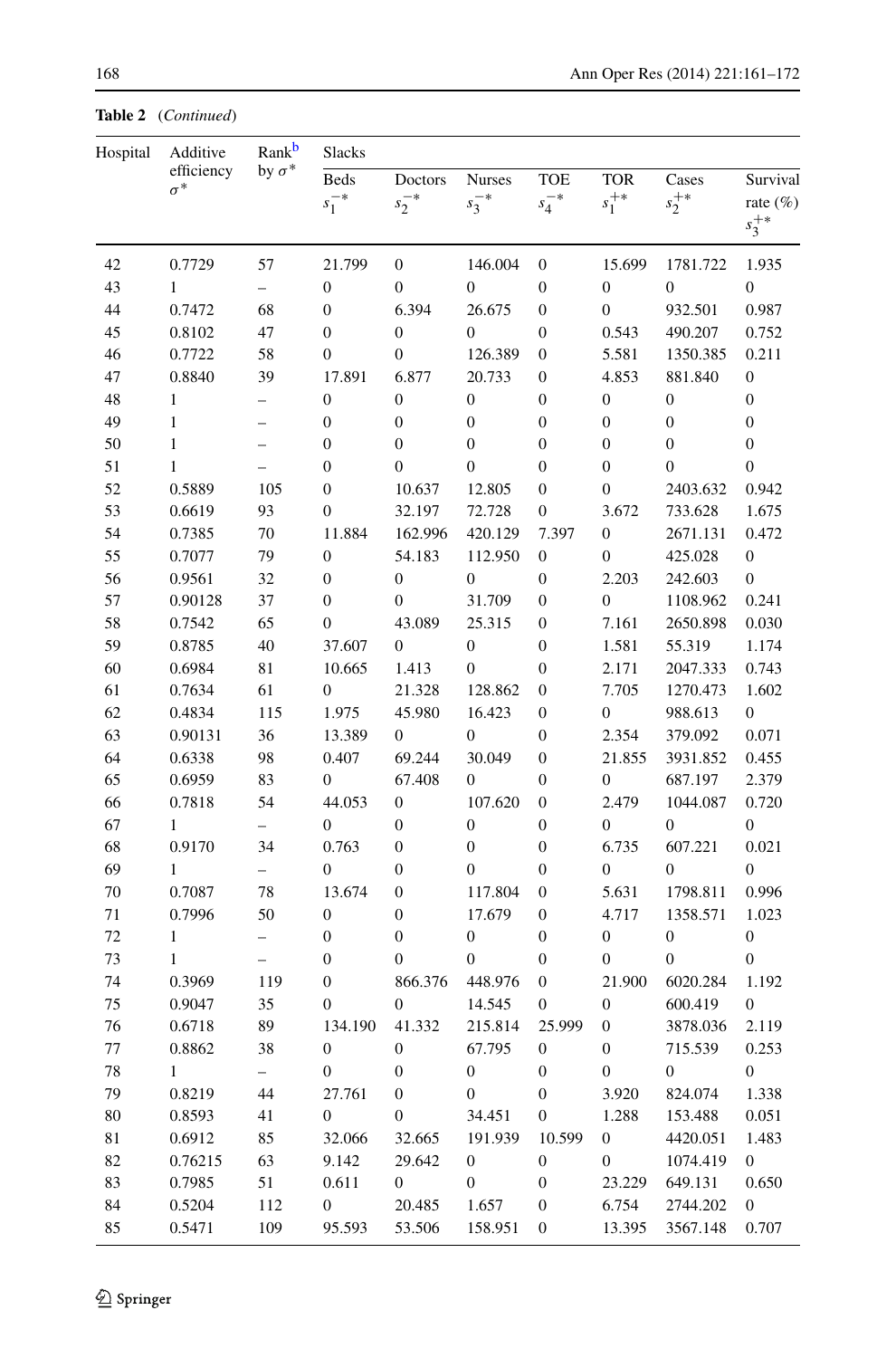**Table 2** (*Continued*)

| Hospital | Additive<br>efficiency<br>$\sigma^*$ | Rankb<br>by $\sigma^*$   | <b>Slacks</b>             |                       |                             |                          |                          |                     |                                    |  |
|----------|--------------------------------------|--------------------------|---------------------------|-----------------------|-----------------------------|--------------------------|--------------------------|---------------------|------------------------------------|--|
|          |                                      |                          | <b>Beds</b><br>$s_1^{-*}$ | Doctors<br>$s_2^{-*}$ | <b>Nurses</b><br>$s_3^{-*}$ | <b>TOE</b><br>$s_4^{-*}$ | <b>TOR</b><br>$s_1^{+*}$ | Cases<br>$s_2^{+*}$ | Survival<br>rate (%)<br>$s_3^{+*}$ |  |
| 86       | 0.5968                               | 104                      | $\overline{0}$            | 17.760                | 96.177                      | $\mathbf{0}$             | 2.000                    | 1337.625            | 0.763                              |  |
| 87       | 0.7046                               | 80                       | 9.568                     | $\overline{0}$        | 127.245                     | $\overline{0}$           | 2.469                    | 2074.084            | 1.457                              |  |
| 88       | 1                                    | $\overline{\phantom{0}}$ | $\overline{0}$            | $\mathbf{0}$          | $\mathbf{0}$                | $\overline{0}$           | $\boldsymbol{0}$         | $\mathbf{0}$        | $\mathbf{0}$                       |  |
| 89       | 0.6757                               | 88                       | $\overline{0}$            | 1.689                 | $\overline{0}$              | $\boldsymbol{0}$         | 4.697                    | 1252.300            | 2.068                              |  |
| 90       | 0.7350                               | 72                       | 101.841                   | $\boldsymbol{0}$      | 199.503                     | $\boldsymbol{0}$         | 7.156                    | 1147.633            | 0.910                              |  |
| 91       | 1                                    | $\overline{\phantom{0}}$ | $\overline{0}$            | $\mathbf{0}$          | $\boldsymbol{0}$            | $\overline{0}$           | $\overline{0}$           | $\mathbf{0}$        | $\mathbf{0}$                       |  |
| 92       | $\mathbf{1}$                         | $\overline{\phantom{0}}$ | $\mathbf{0}$              | $\boldsymbol{0}$      | $\mathbf{0}$                | $\mathbf{0}$             | $\boldsymbol{0}$         | $\boldsymbol{0}$    | $\boldsymbol{0}$                   |  |
| 93       | $\mathbf{1}$                         | $\overline{\phantom{0}}$ | $\boldsymbol{0}$          | $\boldsymbol{0}$      | $\mathbf{0}$                | $\mathbf{0}$             | $\boldsymbol{0}$         | $\boldsymbol{0}$    | $\boldsymbol{0}$                   |  |
| 94       | 0.7771                               | 55                       | $\overline{0}$            | 2.386                 | $\mathbf{0}$                | $\mathbf{0}$             | 4.727                    | 518.387             | $\overline{0}$                     |  |
| 95       | 1                                    | $\overline{\phantom{0}}$ | $\mathbf{0}$              | $\boldsymbol{0}$      | $\mathbf{0}$                | $\mathbf{0}$             | $\boldsymbol{0}$         | $\overline{0}$      | $\mathbf{0}$                       |  |
| 96       | 0.7172                               | 77                       | 0                         | $\boldsymbol{0}$      | 96.319                      | $\boldsymbol{0}$         | 7.265                    | 1520.531            | 0.133                              |  |
| 97       | $\mathbf{1}$                         | $\overline{\phantom{0}}$ | $\overline{0}$            | $\mathbf{0}$          | $\overline{0}$              | $\mathbf{0}$             | $\overline{0}$           | $\overline{0}$      | $\overline{0}$                     |  |
| 98       | 1                                    | $\overline{\phantom{0}}$ | $\overline{0}$            | $\mathbf{0}$          | $\mathbf{0}$                | $\mathbf{0}$             | $\boldsymbol{0}$         | $\overline{0}$      | $\overline{0}$                     |  |
| 99       | 1                                    | $\overline{\phantom{0}}$ | 0                         | $\boldsymbol{0}$      | $\mathbf{0}$                | $\mathbf{0}$             | $\boldsymbol{0}$         | $\boldsymbol{0}$    | $\boldsymbol{0}$                   |  |
| 100      | 1                                    | $\overline{\phantom{0}}$ | $\mathbf{0}$              | $\overline{0}$        | $\overline{0}$              | $\boldsymbol{0}$         | $\overline{0}$           | $\mathbf{0}$        | $\mathbf{0}$                       |  |
| 101      | 0.8404                               | 43                       | $\overline{0}$            | 0.041                 | 75.888                      | $\mathbf{0}$             | 1.887                    | 934.816             | 1.310                              |  |
| 102      | 1                                    |                          | 0                         | $\mathbf{0}$          | $\mathbf{0}$                | $\mathbf{0}$             | $\boldsymbol{0}$         | $\mathbf{0}$        | 0                                  |  |
| 103      | $\mathbf{1}$                         | $\overline{\phantom{0}}$ | $\mathbf{0}$              | $\mathbf{0}$          | $\boldsymbol{0}$            | $\mathbf{0}$             | $\boldsymbol{0}$         | $\mathbf{0}$        | $\boldsymbol{0}$                   |  |
| 104      | 0.6030                               | 102                      | $\overline{0}$            | 9.224                 | 94.787                      | $\mathbf{0}$             | 5.048                    | 1876.425            | 0.254                              |  |
| 105      | 0.7343                               | 73                       | $\boldsymbol{0}$          | 11.188                | 10.892                      | $\boldsymbol{0}$         | 3.021                    | 1146.998            | 0.657                              |  |
| 106      | 1                                    | $\overline{\phantom{0}}$ | $\overline{0}$            | $\overline{0}$        | $\boldsymbol{0}$            | $\boldsymbol{0}$         | $\boldsymbol{0}$         | $\boldsymbol{0}$    | $\boldsymbol{0}$                   |  |
| 107      | 0.6781                               | 87                       | 64.683                    | 509.626               | 42.024                      | $\overline{0}$           | $\overline{0}$           | 546.171             | $\overline{0}$                     |  |
| 108      | 1                                    | $\overline{\phantom{0}}$ | $\overline{0}$            | $\mathbf{0}$          | $\mathbf{0}$                | $\mathbf{0}$             | $\overline{0}$           | $\mathbf{0}$        | $\mathbf{0}$                       |  |
| 109      | 0.7640                               | 60                       | 21.735                    | $\mathbf{0}$          | $\mathbf{0}$                | $\mathbf{0}$             | 1.068                    | 1125.194            | $\mathbf{0}$                       |  |
| 110      | $\mathbf{1}$                         | $\overline{a}$           | $\boldsymbol{0}$          | $\mathbf{0}$          | $\overline{0}$              | $\boldsymbol{0}$         | $\boldsymbol{0}$         | $\overline{0}$      | $\overline{0}$                     |  |
| 111      | 0.4591                               | 117                      | $\overline{0}$            | 20.743                | 28.492                      | $\mathbf{0}$             | 4.295                    | 1351.205            | 0.521                              |  |
| 112      | 0.7480                               | 66                       | $\mathbf{0}$              | 12.080                | 92.396                      | $\mathbf{0}$             | 11.338                   | 1743.328            | 0.993                              |  |
| 113      | 0.7256                               | 76                       | $\boldsymbol{0}$          | 0.637                 | $\mathbf{0}$                | $\boldsymbol{0}$         | 4.272                    | 1012.547            | 1.591                              |  |
| 114      | 0.7665                               | 59                       | $\overline{0}$            | 1.891                 | 9.158                       | $\overline{0}$           | 1.960                    | 477.667             | 2.512                              |  |
| 115      | 0.8535                               | 42                       | 0                         | 6.404                 | 106.167                     | $\mathbf{0}$             | 0                        | 340.385             | 0.780                              |  |
| 116      | 0.5628                               | 108                      | 33.543                    | 195.899               | $\boldsymbol{0}$            | $\boldsymbol{0}$         | 5.043                    | 4604.682            | 0.445                              |  |
| 117      | 0.8006                               | 49                       | 55.980                    | $\overline{0}$        | 141.093                     | $\mathbf{0}$             | 3.166                    | 763.660             | 0.755                              |  |
| 118      | 0.6622                               | 92                       | $\boldsymbol{0}$          | 9.629                 | $\overline{0}$              | $\mathbf{0}$             | 2.781                    | 456.373             | 3.882                              |  |
| 119      | 0.7827                               | 53                       | $\overline{0}$            | 20.917                | 141.658                     | $\mathbf{0}$             | $\boldsymbol{0}$         | 3112.126            | 1.441                              |  |

The non-zero slack values indicate the maximum allowable increases for the corresponding inputs and the maximum allowable decreases for the corresponding outputs to remain efficient status.

For example, the additive super-efficiency of DMU4 is only reflected by its survival rate (the only non-zero number for DMU4). If DMU4's survival rate is reduced by more than 0.154%, then DMU4 becomes inefficient. This result indicates that DMU4's current efficiency status is not stable. In addition, DMU49, which is ranked 5th in terms of superefficiency, has super-efficiency in beds, nurses, TOE, and survival rate. In other words,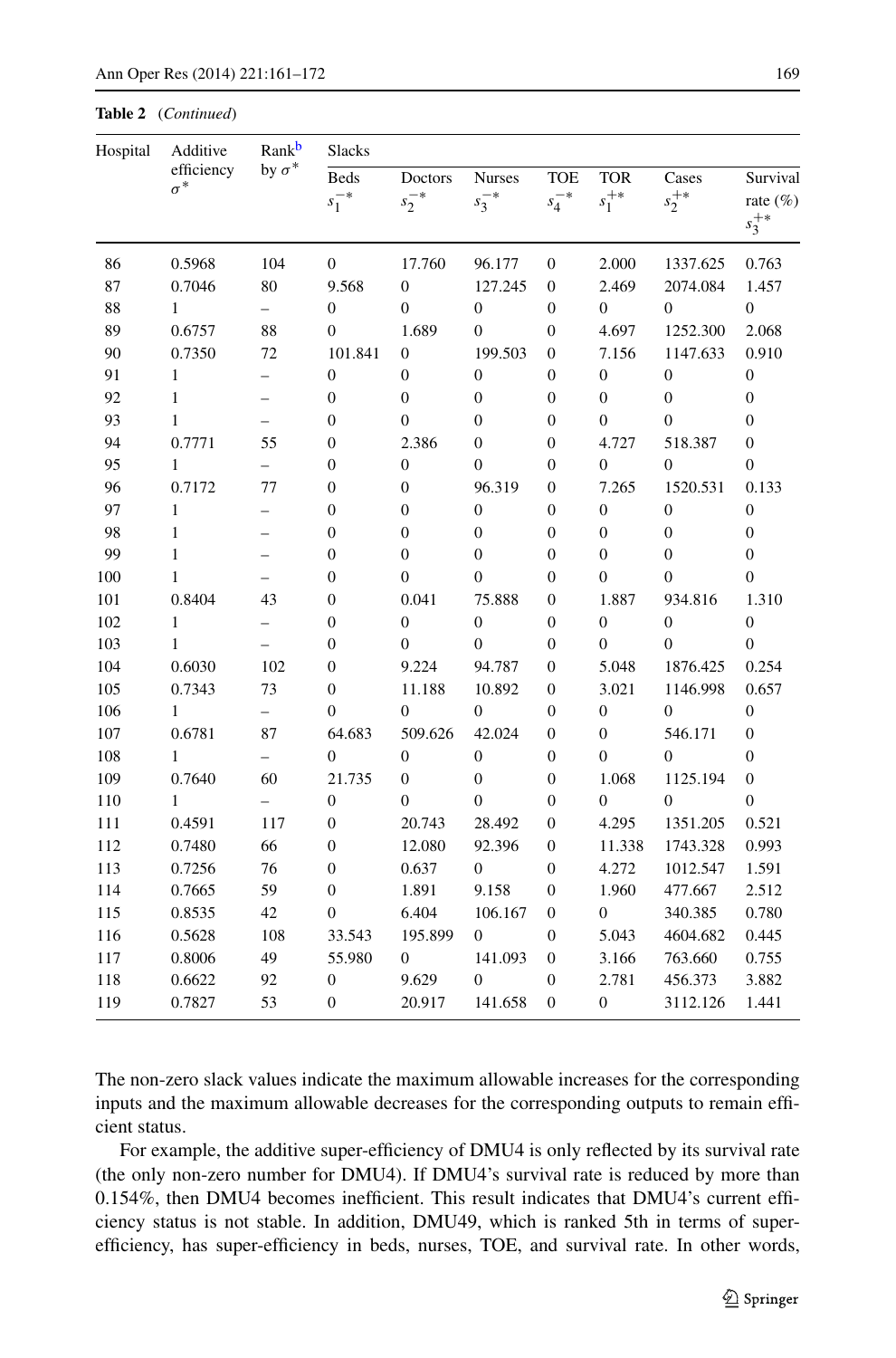| Hospital       | Super-<br>efficiency<br>$\delta^*$ | Rank<br>by $\delta^*$   | <b>Slacks</b>             |                       |                             |                          |                          |                     |                                    |  |  |
|----------------|------------------------------------|-------------------------|---------------------------|-----------------------|-----------------------------|--------------------------|--------------------------|---------------------|------------------------------------|--|--|
|                |                                    |                         | <b>Beds</b><br>$t_1^{-*}$ | Doctors<br>$t_2^{-*}$ | <b>Nurses</b><br>$t_3^{-*}$ | <b>TOE</b><br>$t_4^{-*}$ | <b>TOR</b><br>$t_1^{+*}$ | Cases<br>$t_2^{+*}$ | Survival<br>rate (%)<br>$t_3^{+*}$ |  |  |
| $\overline{4}$ | 1.0005                             | 29                      | $\overline{0}$            | $\mathbf{0}$          | $\overline{0}$              | $\overline{0}$           | $\overline{0}$           | $\overline{0}$      | 0.154                              |  |  |
| 6              | 1.1237                             | 9                       | $\overline{0}$            | $\boldsymbol{0}$      | $\overline{0}$              | 5.769                    | $\boldsymbol{0}$         | 1060.077            | $\boldsymbol{0}$                   |  |  |
| $\,$ 8 $\,$    | 1.0034                             | 23                      | $\mathbf{0}$              | $\boldsymbol{0}$      | $\mathbf{0}$                | $\mathbf{0}$             | $\overline{0}$           | $\boldsymbol{0}$    | 0.995                              |  |  |
| 12             | 1.0470                             | 14                      | $\mathbf{0}$              | $\overline{0}$        | $\mathbf{0}$                | $\mathbf{0}$             | 13.052                   | $\overline{0}$      | $\overline{0}$                     |  |  |
| 24             | 1.0046                             | 22                      | $\mathbf{0}$              | $\overline{0}$        | $\mathbf{0}$                | 1.703                    | $\overline{0}$           | $\overline{0}$      | 0.559                              |  |  |
| 28             | 1.1111                             | 10                      | $\mathbf{0}$              | $\overline{0}$        | $\mathbf{0}$                | 20.592                   | $\overline{0}$           | 2434.005            | 0.204                              |  |  |
| 41             | 1.0018                             | 25                      | $\mathbf{0}$              | $\boldsymbol{0}$      | $\mathbf{0}$                | $\mathbf{0}$             | $\overline{0}$           | $\boldsymbol{0}$    | 0.536                              |  |  |
| 43             | 1.1106                             | 11                      | $\overline{0}$            | $\boldsymbol{0}$      | $\overline{0}$              | $\mathbf{0}$             | 428.219                  | $\boldsymbol{0}$    | $\boldsymbol{0}$                   |  |  |
| 48             | 1.0202                             | 17                      | $\overline{0}$            | $\boldsymbol{0}$      | $\overline{0}$              | 2.696                    | $\boldsymbol{0}$         | $\boldsymbol{0}$    | 1.206                              |  |  |
| 49             | 1.2304                             | 5                       | 2.571                     | $\overline{0}$        | 22.286                      | 8.714                    | $\overline{0}$           | $\overline{0}$      | 0.341                              |  |  |
| 50             | 1.1013                             | 12                      | $\overline{0}$            | $\boldsymbol{0}$      | $\overline{0}$              | 5.549                    | $\boldsymbol{0}$         | 21.698              | $\boldsymbol{0}$                   |  |  |
| 51             | 1.0351                             | 15                      | $\mathbf{0}$              | $\boldsymbol{0}$      | $\mathbf{0}$                | $\mathbf{0}$             | 66.786                   | $\boldsymbol{0}$    | $\boldsymbol{0}$                   |  |  |
| 67             | 1.0047                             | 21                      | $\mathbf{0}$              | $\boldsymbol{0}$      | $\mathbf{0}$                | 0.565                    | $\boldsymbol{0}$         | $\overline{0}$      | $\boldsymbol{0}$                   |  |  |
| 69             | 1.1456                             | $\tau$                  | $\boldsymbol{0}$          | $\boldsymbol{0}$      | $\overline{0}$              | 32.576                   | $\boldsymbol{0}$         | 347.091             | 1.683                              |  |  |
| 72             | 1.1333                             | 8                       | $\mathbf{0}$              | $\boldsymbol{0}$      | $\mathbf{0}$                | 0.417                    | $\boldsymbol{0}$         | 1210.500            | 0.632                              |  |  |
| 73             | 1.0769                             | 13                      | $\Omega$                  | $\mathbf{0}$          | $\Omega$                    | 7.316                    | $\overline{0}$           | $\overline{0}$      | 0.188                              |  |  |
| 78             | 1.0116                             | 18                      | $\mathbf{0}$              | $\boldsymbol{0}$      | $\Omega$                    | 5.573                    | $\overline{0}$           | $\overline{0}$      | $\boldsymbol{0}$                   |  |  |
| 88             | 1.0077                             | 19                      | $\mathbf{0}$              | $\boldsymbol{0}$      | $\mathbf{0}$                | 0.974                    | $\overline{0}$           | $\overline{0}$      | 0.209                              |  |  |
| 91             | 1.5353                             | $\overline{c}$          | $\mathbf{0}$              | $\boldsymbol{0}$      | 41.736                      | $\mathbf{0}$             | 4.153                    | $\overline{0}$      | $\mathbf{0}$                       |  |  |
| 92             | 2.5709                             | $1\,$                   | $\mathbf{1}$              | $\boldsymbol{0}$      | $\overline{0}$              | $\overline{0}$           | 423                      | 6080                | 0.969                              |  |  |
| 93             | 1.0250                             | 16                      | $\boldsymbol{0}$          | $\boldsymbol{0}$      | $\boldsymbol{0}$            | 6.367                    | $\boldsymbol{0}$         | 285.524             | $\boldsymbol{0}$                   |  |  |
| 95             | 1.0014                             | 26                      | $\overline{0}$            | $\overline{0}$        | $\overline{0}$              | $\overline{0}$           | $\overline{0}$           | $\overline{0}$      | 0.422                              |  |  |
| 97             | 1.0003                             | 31                      | $\mathbf{0}$              | $\overline{0}$        | $\theta$                    | $\overline{0}$           | $\overline{0}$           | $\overline{0}$      | 0.100                              |  |  |
| 98             | 1.00127                            | 28                      | $\mathbf{0}$              | $\boldsymbol{0}$      | $\mathbf{0}$                | $\mathbf{0}$             | $\mathbf{0}$             | $\overline{0}$      | 0.374                              |  |  |
| 99             | 1.0004                             | 30                      | $\boldsymbol{0}$          | $\boldsymbol{0}$      | $\mathbf{0}$                | $\mathbf{0}$             | $\boldsymbol{0}$         | $\boldsymbol{0}$    | 0.104                              |  |  |
| 100            | 1.3188                             | $\overline{\mathbf{4}}$ | $\boldsymbol{0}$          | 0.581                 | 26.405                      | 6.676                    | $\boldsymbol{0}$         | 22.649              | 0.629                              |  |  |
| 102            | 1.1616                             | 6                       | 14.476                    | $\boldsymbol{0}$      | $\overline{0}$              | 1.787                    | $\boldsymbol{0}$         | 28.765              | $\boldsymbol{0}$                   |  |  |
| 103            | 1.0013                             | 27                      | $\overline{0}$            | $\mathbf{0}$          | $\overline{0}$              | $\overline{0}$           | $\boldsymbol{0}$         | $\boldsymbol{0}$    | 0.379                              |  |  |
| 106            | 1.0021                             | 24                      | $\overline{0}$            | $\mathbf{0}$          | $\mathbf{0}$                | $\mathbf{0}$             | $\overline{0}$           | $\overline{0}$      | 0.604                              |  |  |
| 108            | 1.3763                             | 3                       | $\mathbf{0}$              | $\overline{0}$        | $\mathbf{0}$                | $\mathbf{0}$             | 1043.783                 | 2433.702            | $\overline{0}$                     |  |  |
| 110            | 1.0070                             | 20                      | $\overline{0}$            | $\overline{0}$        | $\mathbf{0}$                | $\mathbf{0}$             | 2.477                    | $\overline{0}$      | 0.811                              |  |  |

<span id="page-9-0"></span>Table 3 Results for Additive Super-efficiency Model [\(2](#page-3-0))<sup>[a](#page-9-1)</sup>

<span id="page-9-1"></span>aAll the results listed under TOE and TOR are measured in million dollars

DMU49 can increase some of its resources and slightly decrease its survival rate, and still maintain its efficiency status.

Table [3](#page-9-0) shows that among the 31 additive efficient hospitals, twenty hospitals have superior quality of care (with non-zero  $t_3^{+*}$ ), measured by the weighted average of the survival rate, compared to the super-efficiency projected survival rate given their financial efficiency. Even if their survival rates were slightly lowered, they are still able to maintain the same level of efficiency.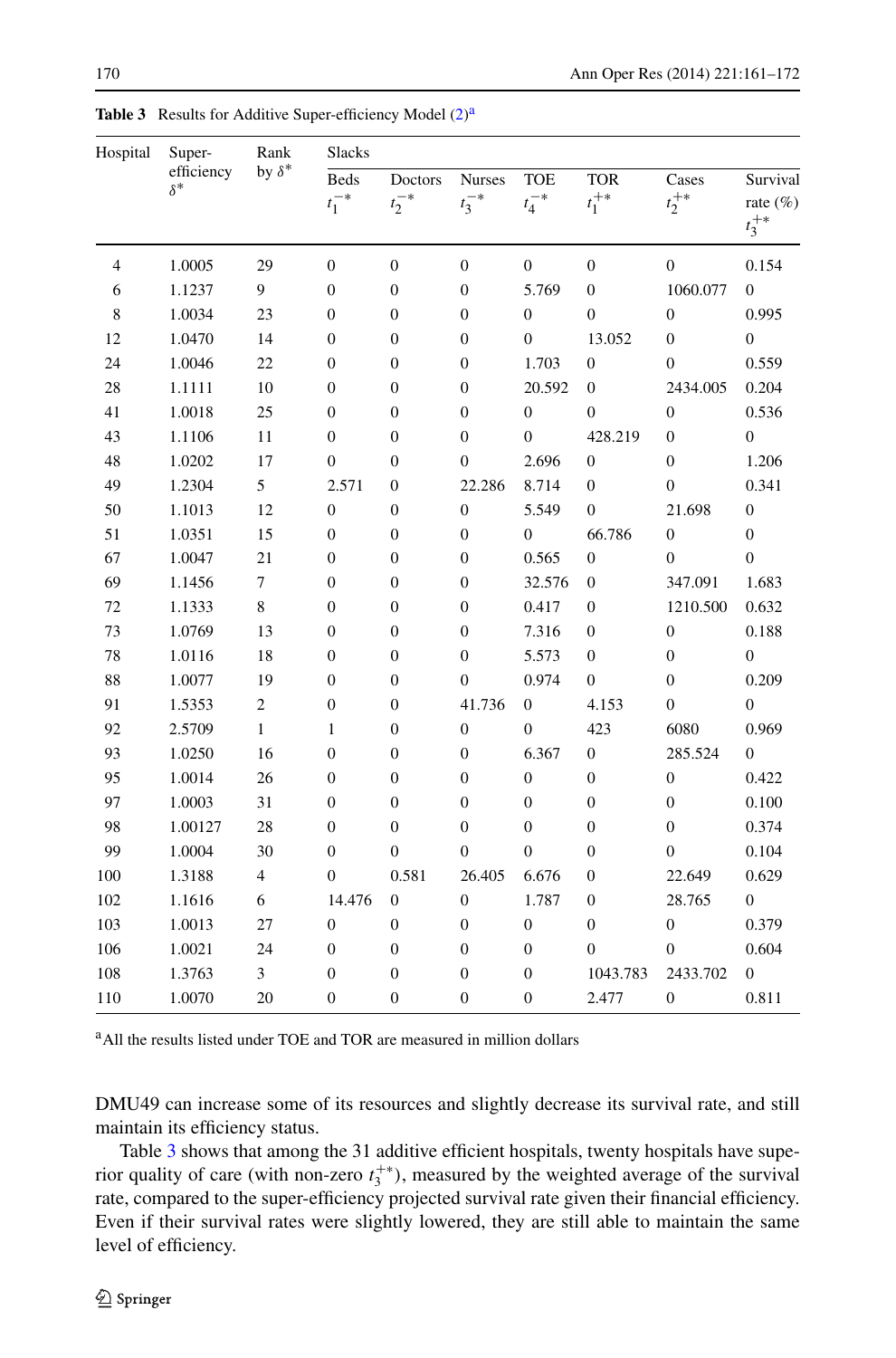In addition, five of the additive efficient hospitals (DMUs 49, 91, 92, 100 and 102, with any of  $t_1^{-*}, t_2^{-*}$ , or  $t_3^{-*}$  non-zero) could increase their number of beds, physicians & dentists, or nurses while still remaining efficient. This result means these hospitals have the capacity to expand without hurting the hospital's overall financial performance.

However, the other 26 of the 31 additive efficient hospitals cannot increase the number of beds, physicians and dentists, or nurses while staying at the same level of efficiency. For the remaining 88 inefficient hospitals, one can tell from Table [2](#page-6-0) that 86 of them have waste in at least one of the three inputs. These two observations indicate that probably all hospitals have already devoted both sufficient basic facilities such as beds and sufficient human recourses such as staff members.

Furthermore, 22 of the 31 additive efficient hospitals can afford to increase their operating expenses or to lower revenue but still remain efficient. This result could imply that their operating margin is better than their peers. It is an interesting finding in that only two of these 22 hospitals are for-profit hospitals. The other 20 are both non-government and non-profit hospitals, but still manage to operate with relatively lower costs, or to produce relatively higher revenues.

<span id="page-10-0"></span>Finally, for the 15 efficient hospitals (with non-zero  $t_4$ <sup> $\rightarrow$ </sup>) that can increase their operating expenses without changing efficiency status, all of them except DMU 28 are not teaching hospitals. Teaching hospitals refer to hospitals that belong to the Council of Teaching Hospital of the Association of American Medical College, and devote resources to research and training in addition to providing patient care. This result could be caused by the possibility that teaching activities require extra operating costs, leading the teaching hospitals to larger expenses compared with their non-teaching peers. This conclusion is supported by the findings in Sloan et al. ([1983\)](#page-11-15), Sloan and Valvona ([1986\)](#page-11-16), which point out that the cost of care is generally higher in teaching hospitals than in non-teaching ones.

### **4 Conclusions**

The rapid growth in health care spending poses a threat to the fiscal imbalance and cannot be sustainable for the national budget in the long run. Thus much research is urgently needed to propose solutions to curb the rapid increase in health care spending and to improve the efficiency of the health care system in the United States.

Studying hospital efficiency is one of the important areas of research in health economics. In this paper, DEA method is used to evaluate hospital efficiency. We develop a slacks-based additive super-efficiency model and apply it into a sample of 119 general acute care hospitals in Pennsylvania. Each hospital in our sample is regarded as a DMU, which utilizes inputs (both physical and financial) to produce outputs (health services and health outcomes). From the results obtained through the proposed model, we find many meaningful results and implications, and identify areas where hospitals can improve without sacrificing the quality of care.

In the choice of output variables, we consider a quality measure (in-hospital survival rate) in addition to the conventional quantity of output. For further extension, one can also consider the quality of input. For example, in our paper, the number of full-time physicians and dentists is used as a quantity measure, and any two physicians/dentists are viewed equivalently. However, in real situation, one physician/dentist can be quite different from another in skill and experience, thus contributing much more to outputs. One method to consider the quality of such an input is to further divide the input variable into a series of sub-inputs. All these sub-inputs together describe the detailed quality of the discussed input variable.